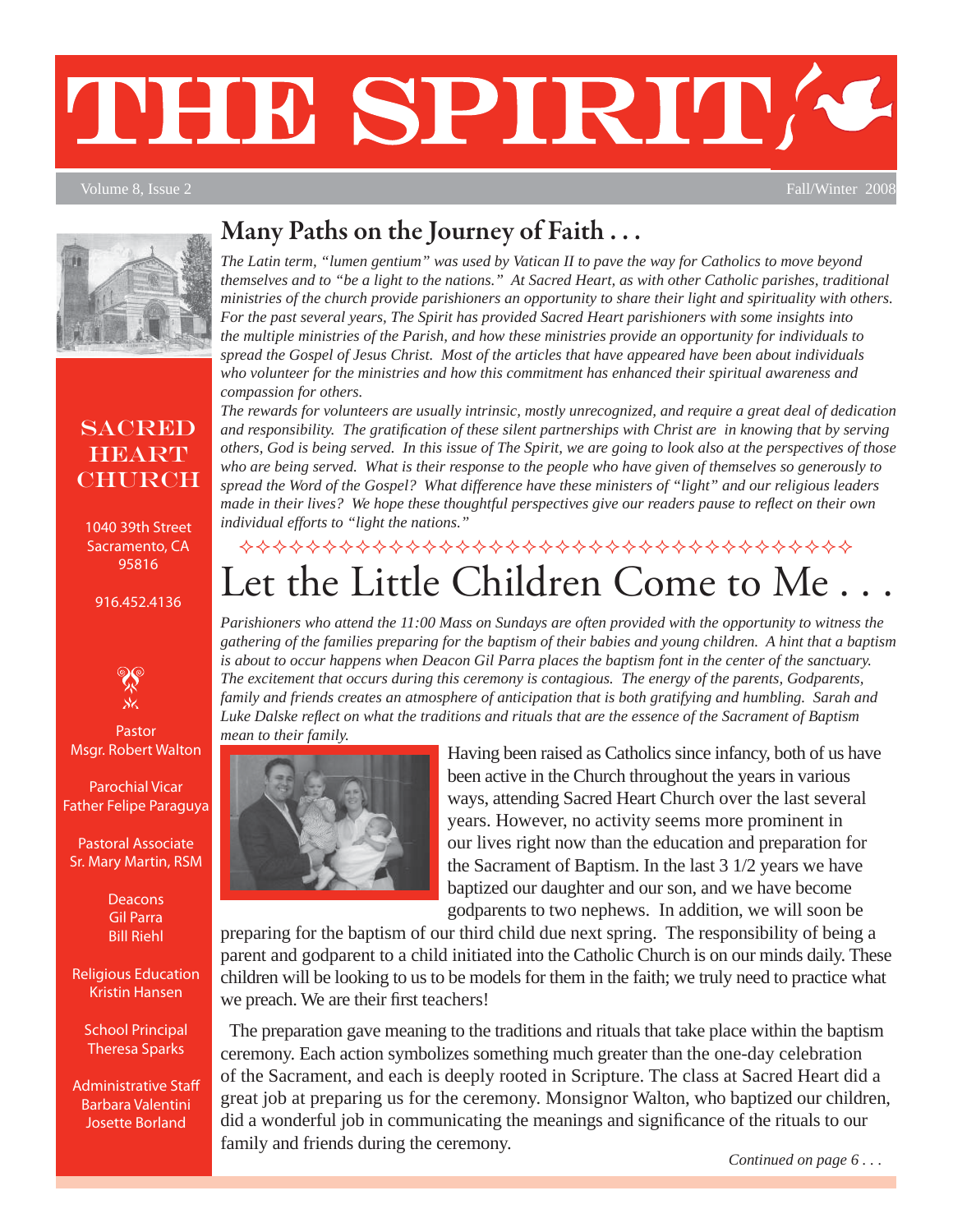### Blessed are the Pure in Heart . . .

*Almost 10 years ago Pam Milchrist, a Sacred Heart parishioner, faced the eminent death of her elderly mother who was suffering from Alzheimer's. She refl ects on the profound effect that one minister to the Homebound and her young daughter had on her mother and on her own life.*

During the last 6 months of my Mom's (Betty Milchrist) life, two angels of mercy came regularly from Sacred Heart church to my home to administer Holy Communion to my beautiful mother who suffered from Alzheimers. Helen Encinas and her young daughter Siena were part of Sacred Heart's Ministry to the Homebound program. Both significantly impacted my mother's life and my life through their dedication to





the ministry and to my mom's well being.

My mom lived with me the last five years of her life. She moved in with me in my small East Sacramento home when it became apparent that she could no longer live on her own home in Chicago. At the time she arrived, the Alzheimer's had already robbed her of much of her short-term memory. During the remaining 5 years I saw how the illness ravished her mind and then her body until she became helpless.

Contrary to what people say about Alzheimer's, I found that the illness bonded my mom and me in a way that I never thought possible. The more the illness compromised her everyday living, the more I felt spiritually closer to her. I felt she was taking me on an unknown journey into another world that I certainly did not understand, nor could I talk about it with her. Yet, I felt a spiritual energy that transcended the illness. With each passing day, our bond became stronger.

One day, my neighbor asked if we were Catholic. I had been away from the church for close to 30 years, and my mom had given up her Catholicism when she married my dad. My neighbor said that it didn't matter and she would ask Father O'Hara if he could administer Holy Communion to my mom. When Father O'Hara came to my home, I did not know what to expect or how my mom might react. When I told Father O'Hara that my mom would not be able to give a confession because she couldn't talk, he looked at me with the kindest of eyes and said my mother was in a state of grace and a confession would not be necessary. When Father O'Hara reached out to my mom, it was as though he was embracing a wounded, lost lamb. There were no questions asked, nothing, just a kind hand that reached out to help us with our anguish.

After Father O'Hara left, Helen and her daughter started coming on a regular basis, and I know my Mom began to recognize them. She was particularly taken in by Siena, her youth, her innocence and her compassion for my mom and it bonded all of us in a realm of time and space that is difficult to describe.

One day before my mom passed away, Helen came to my home for the last time. We all knew it was time for my mom to let go. Helen and I managed to administer my Mom her last communion. It was an extremely moving experience for which I will be grateful the rest of my life.

*by Pam Milchrist*

#### A Bit of school humor contributed by Theresa Sparks

My first love is teaching so I spend as much time as I can in each classroom. Recently I was teaching a religion lesson in Kindergarden. The topic was Creation. The youngsters had already learned that after God created night and day He declared, "It is good." This had been well taught about each of God's creations and my lesson was about the creation of people. When I asked the students what they thought God said after He created people, one little hand in the front row shot up. When called upon, little Elena crossed her arms and said, "God said, hmmm, perfect!"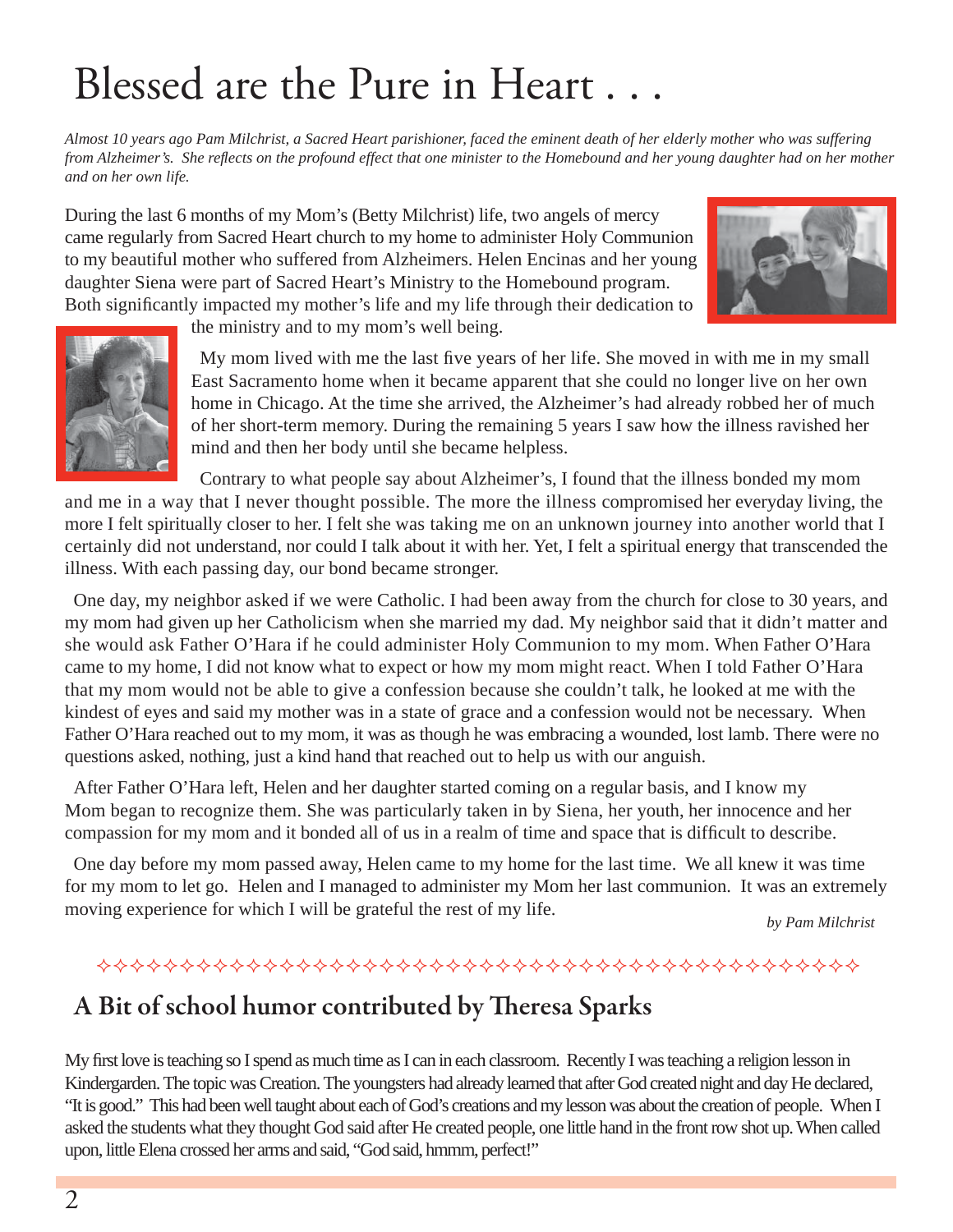### ...Good-bye for now... and Thank You Sister St. John...



You may have noticed during daily Mass that a certain glow is missing at Sacred Heart. In the left center pews, there is a missing space that was once occupied by Sister St. John. She retired in August and is now living at the Mercy Convent in Auburn

For years, Sister St. John blessed our Sacred Heart Community with her presence as a lector, as a participant in daily Mass, and with her volunteer work at Mercy Hospital. Many of us did not personally know Sister St. John, but we were aware of her presence. Her unobtrusive ways and silent contributions provided an anchor of spirituality for those who knew her and for those who

were only aware of her presence.

We wish Sister St John the very best in her retirement and we thank her for her selfless contributions to the Parish.

### "When in a Prison, You Came to My Cell..."

What does it mean for individuals who have lost their way and have nowhere to turn? What if you are one of those unfortunate individuals who suffers from HIV/AIDS and sees no light at the end of the tunnel because you know you will die in a prison cell?



Father Healy and Sister Martin have reached out to HIV/AIDS victims who are living in prison. In this diocesan program, they regularly visit the California Medical Facility in Vacaville where they help the prisoners prepare for the unknown journey before them, and provide hope through their spiritual support.

Sister Martin tells a story of a visit she and Father Healy made to the prison, which is divided into 2 wings, one with 4 beds and the other with 2 beds. Usually Sister covers one side while Father Healy covers the other. Midway during their visit, they switch. On one occasion, Sister Martin visited a man who was close to death. She comforted him with her voice and kind words. When she left the cell, the man fell into a deep sleep. Shortly thereafter, Father Healy arrived in the cell to offer prayers. The man awoke and saw Father Healy. He asked, "Tell me Father was their just someone in here from Heaven?"

It is a delight to hear Sister Martin tell this story as it gives some insight into the mind of an individual who seeks forgiveness in a meaningful way and looks to embrace Christ before dying.

#### 

### Introducing Mrs. Sparks

Enjoying the beautiful weather this past fall, how can one not be grateful for God's many blessings? The season of Thanksgiving is always my favorite time of year. A particular blessing that has come to me this year is my new role as principal at Sacred Heart Parish School.

During the last twenty-five years I have had the honor of working in five Catholic schools throughout Sacramento. Each of them holds a special place in my heart for different reasons. My first school was just that, my first school. I learned about being a good teacher and a good colleague. After we had our first child I decided to work closer to home and I returned to my own elementary school. I worked there for 8 years and it was so much fun to work with my former (notice I didn't say old) teachers. From there I was called to administration and that has continued to be my ministry.

My first four years as an administrator were spent at Holy Family in Citrus Heights. It is the largest school in the diocese with two classes per grade and a very large preschool. After getting my feet wet I moved to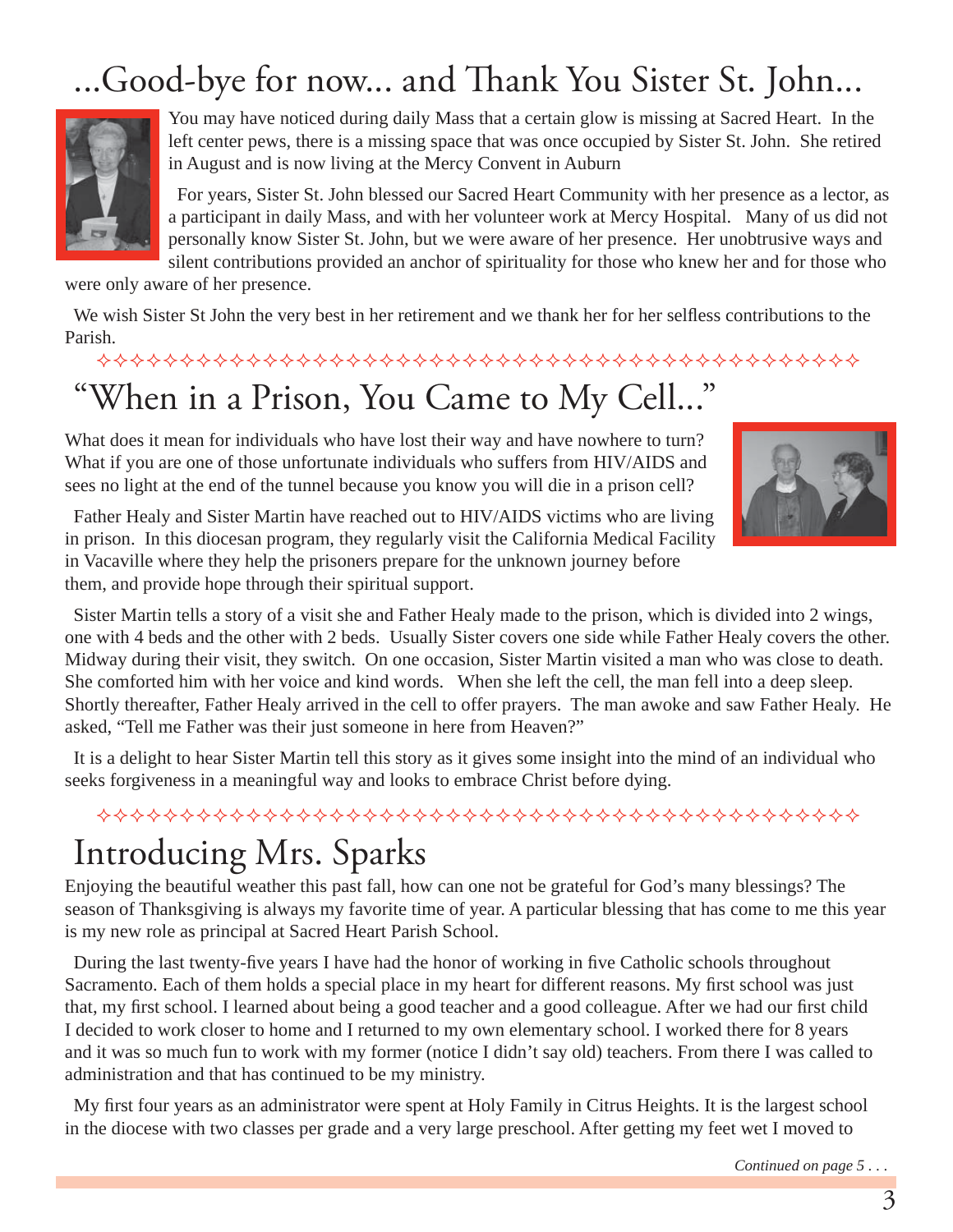### Walking Together on the Journey

*Disciples on the Journey is a Sacred Heart Lenten program that involves faith sharing. Many of us are reluctant to sign up for the program because of time constraints or apprehension about sharing their thoughts with a group of strangers. Two parishioners Claire Hyde and Andy Sevier refl ect on their experiences with the Disciples on the Journey and elaborate on how they overcame their anxiety about being in the program and came to enjoy its many benefits.* 

Until two years ago, I had never been involved with Sacred Heart's Lenten Program, the "Disciples on the Journey." Like so many other Catholics, I attend Mass, but many times do not pay attention to the "extra" things going on in the Parish.

I'm sure that my pause and curiosity about the program was inspired by one of Fr. Walton's homilies, which are always profound, thought provoking, and full of inquiry. On one particular Sunday, I noticed a "sign-up" area in the back of the church for participants in the "Disciples on the Journey." I inquired about it from someone who greeted me warmly. It was explained to me that participants meet in small groups at various homes of parishioners for "faith sharing."

I attended my first meeting with what I term "catholic trepidation." Many Catholics, like myself, do not share their faith well. I grew up Catholic, attended catholic schools, including college, and I am quite comfortable with the formality of my religion. I like the structure of Mass, the memorization of standard prayers (which always comes in handy), and the ceremony of each Sacrament. I am not so good, however, at dialoging my faith and/or Catholic theology.

Initially I thought, the safety net of this program was the "structure" of these small faith-sharing groups. Each meeting was to follow a guide booklet. We were to reflect and talk about the Scripture readings for the following Sunday. There would be an opening and a closing prayer and a Saint of the Week. To

Since becoming a Sacred Heart parishioner in 2002, our family has served in a number of ministries. My son Sam and my husband Steve were involved in RCIA. Sam served as a Eucharistic Minister until he departed for UC Berkeley. I have been involved with Catholics Returning Home and I am a lector at Thursday morning Mass and now at the 11:00 Sunday Mass. Steve was involved in our recent pledge drive for our school.

But the most satisfying ministry that Steve and I participate in is the "Disciples on the Journey" program. At first when we signed up, I envisioned that we would be in sessions with people we knew and I could blend into the background since I do not consider myself a leader. However, we were placed in a group of people that we did not know and I was assigned to lead the group. I was very apprehensive about leading any group but especially one that I felt I was unprepared for as I had previously been away from the Church for many years.

Steve and I have been leading this group now for 6 years with most of the same participants that were assigned to us at the beginning. We meet on Saturday mornings which is often a sacrifice for all of us. One member postpones his Saturday morning opera program. It is also prime spring gardening time for others. But all of us look forward with enthusiasm to Lent and gathering together to read and discuss the scriptures for the upcoming Sunday. *by Claire Hyde*

my surprise, the first meeting was warm, friendly, and stimulating. The formality was present and the program scripted enough to feel comfortable, but there was still enough latitude for creative and confidential discussion. We spent time on the faith-sharing questions that were provided to us and often found a new slant.

We also talked freely about how to carry our ideas into the next week, into the kitchen, into conversation, and into our children's lives . To my delight and excitement, thoughts flowed between the formalities and to the next meeting.

When Easter arrived and our six meetings were over, I had made new friends, connected with old ones and had dialogued on my faith. Our leader and each group member inspired an excitement of the mind through thinking and talking about Catholicism and Scripture. This is my third year with Disciples on the Journey, and I am now on the committee.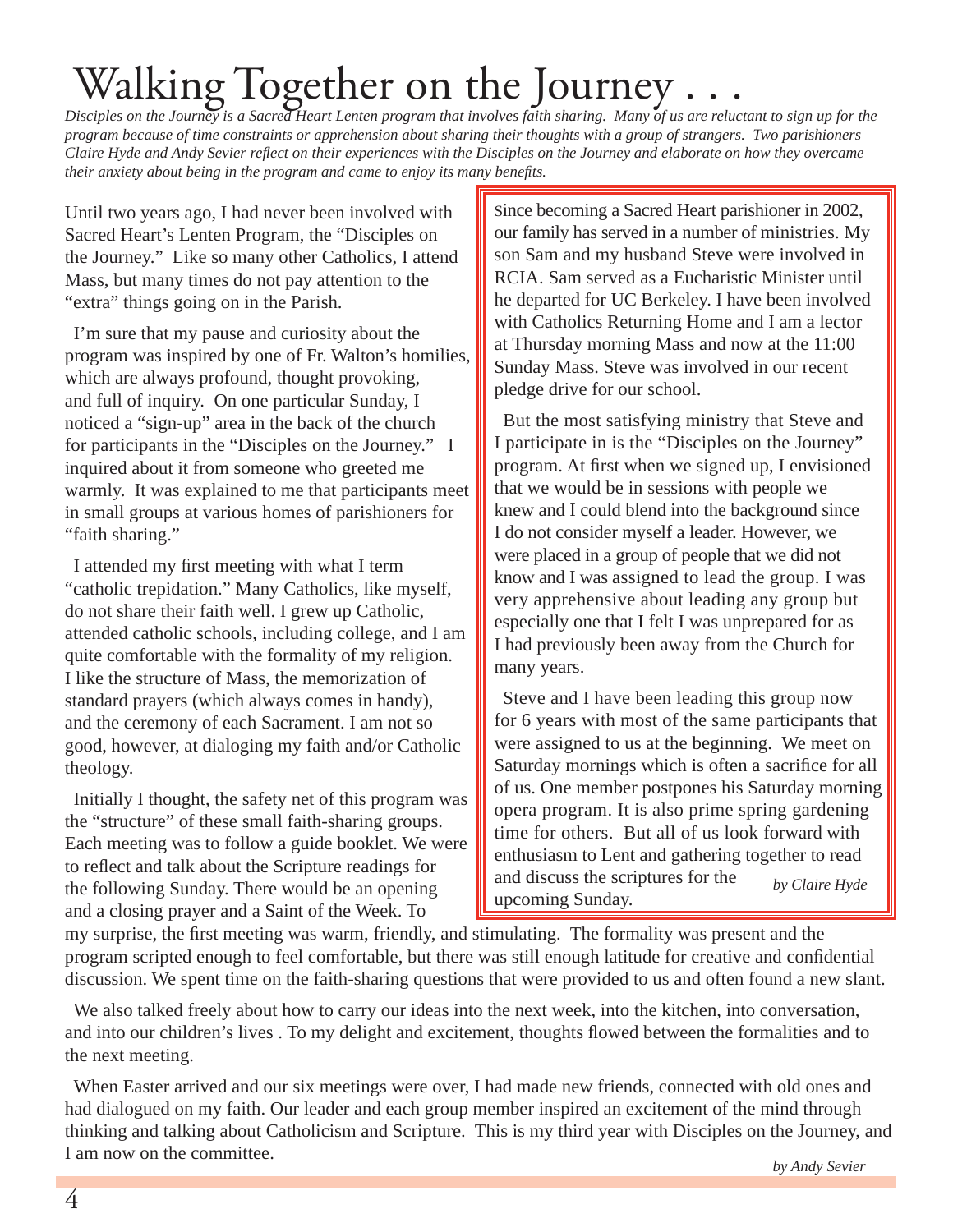## Mercy McMahon's Star Resident

How lucky can you get? Yes, we were pleased to welcome Bishop Francis Quinn to our Mercy Family here at McMahon Terrace. It is a joy to see the Bishop interact with our residents, our staff and visitors. He is a blessing and a gift to our home. His gracious ways and infectious smile brighten up the breakfast dining room as he

moves about to get his meal. He can get a refill of coffee for a table companion or exchange a greeting with a resident as he/she joins the group. Nothing is too great or too small for our Bishop.

Another thing that amazes me is his ability to remember everyone's name. He never forgets who they are and knows if one has gone to the hospital or to a skilled nursing facility, He is sure to visit them there. He is our little " Angel of Mercy" who is always willing to anoint a resident who is very ill or share a prayer with sick residents and their family. They really appreciate his concern for them when they are ill.

On Wednesdays there is Mass for the residents in our chapel. This is a very special time as we share Eucharist together. The homily is always uplifting and enlightening. We have a great attendance and afterwards the Bishop will chat with those who came, to their great enjoyment. On the feast of St. Francis he blessed the pets in the building. The owners also got a blessing, which they appreciated. Fridays we have our Inter-Faith service for the residents. I have several times asked the Bishop to do a service and he has always said "yes." On these Fridays the chapel is full as the residents always seem to flock to his service.

We consider ourselves blessed that Bishop Francis chose Mercy McMahon Terrace as his home when he returned to Sacramento. He is indeed an inspiration to all. I am blessed too as he makes my ministry easier by his presence and is eager to help when needed. We hope and pray his stay here will be long and filled with much happiness. He is our shining Star!

*by Sister Mary Augustine*

#### 

#### Different Ways to Bring the Eucharist by Tom & Shirley Wolfanger

*Tom and Shirley Wolfanger are both Eucharistic Ministers, he to the homebound, she at the 11 o'clock Mass. They reflect on what this ministry has meant to them.*



**Tom**: It is a joy and a privilege to be a Eucharistic Minister to people in nursing homes and homebound people (including one lady over 100 years old). In the ten years of such ministry I have on several occasions given Communion to people on the day they died. In talking with Father Aldrin about this, he said "You have an Angel in Heaven." I want to be a minister as long as I am able.

**Shirley**: I feel so privileged to be a Eucharistic minister, as I grew up when women were not even allowed to touch the chalice. It has brought me closer to our God.

#### *. . . continued from page 3*

#### **Introducing Mrs. Sparks**

Our Lady of the Assumption School in Carmichael for six years. While at OLA I realized that so much of the curriculum that we provide is driven by high school requirements. So I moved to the high school level to learn more. I have grown as an administrator through my experience at both the elementary and high school levels and I hope to bring to Sacred Heart what I have discovered throughout all of these years. I have many hopes and dreams for Sacred Heart School and plan to continue the strong traditions that are fondly remembered by so many alumni. I am truly thankful for the support of the parish and school families and I look forward to getting to know each of you. May God continue to bless you and your families.

*by Theresa Sparks*

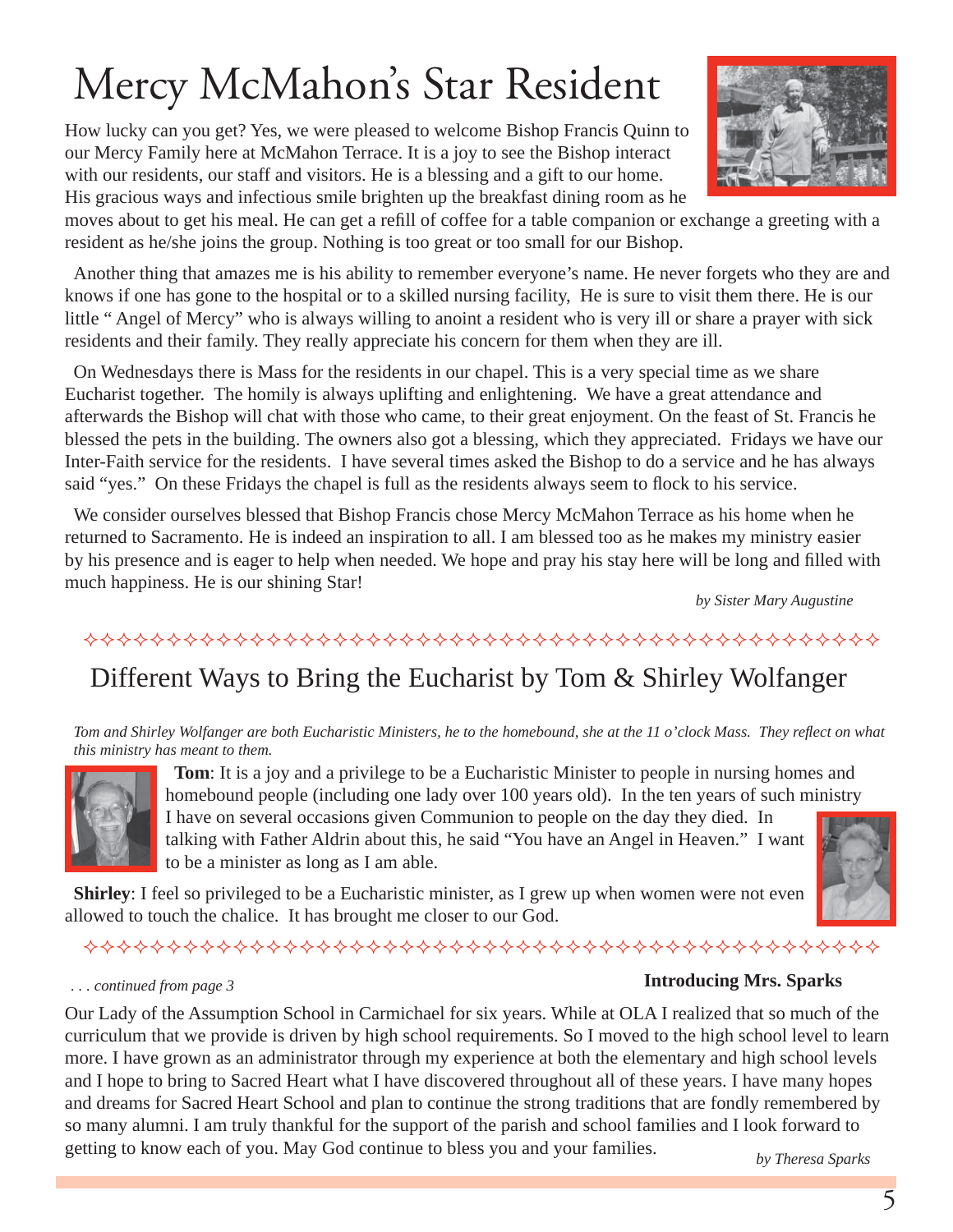

 $\blacksquare$  ... that Fr. John Healy is enjoying his mini sabbatical at All Hallows Education Center in Dublin until January 15, 2009? He will be back as Chaplain of Mercy Hospital whan he returns on January 10.

■... that Ten Great Dates Marriage Enrichment Program celebrated their final session at Sacred Heart on Friday night Nov. 14th with a potluck for the whole families?

■... that eleven second graders attend religious program on Tuesday afternoons. They hope to receive First Holy Communion in May?

■... that the Christmas tree lot at 53rd and Folsom regularly donates lovely trees that help adorn the Church for the Christmas season?

■... that Lauren Gonzales and Becky Rivera are teenage lectors at Sacred Heart Masses?

■... that Sr. Martin celebrated the Thanksgiving holiday in Orange County with family and friends?

■... that a new class is starting January 29th for newcomers who would like to join the Catholic Church? Mark your calendars now!!

 ... that all of our homebound parishioners are visited by Fr Aldrin during Advent. They receive the Sacrament of the Sick and the Eucharist?

■... that on January 20 Father Aldrin and Father Felipe Paraguya trade places. Father Aldrin goes to Yreka and Father Felipe comes to Sacred Heart Good bye Father Aldrin, welcome Father Felipe.

■... that the RCIA students were accepted into the Catechumenate on Nov.16<sup>th</sup>? They are now called, Catechumens and Candidates.

#### *. . . continued from page 1*

#### **Let the Little Children Come to Me . . .**

Furthermore, it has aided us in preparing for our responsibilities as parents in choosing to raise our children in the Catholic faith. It started by choosing faithful and supportive godparents who would not hesitate to remind us of our duty should we ever stray from Catholic teaching. Beyond that, one of the things we decided, based on what we learned from these preparations, was to always attend Mass as a family. It would be easy to have each of us go separately, so that one could be at home with the children. And there are some Sundays that I question this decision! But in the end I realize that the constant exposure and participation from day one is so important. I can already see the positive influence on our 3 1/2 year-old daughter. It's not boring or foreign to her because she's been going to Mass ever since she can remember. We answer her questions about what each reading, prayer or action means. This is just one of the many parts that together will make up the foundation for our children's faith.

The class and further preparation we have received emphasized the lifelong commitment to and relationship with God, Christ and the Church that baptism brings, for us and for our children. We now fully comprehend that baptism is only the beginning of this journey. And we are confident that we are well-prepared for the path ahead.

■... that Dan Dillon and his Crib Crew opened up the Christmas season when they spent December 19th putting up the Crib in Church? The teenagers also helped to decorate that area.

■... that Gene Sirois has resigned from being head Usher? For the past ten years he did an outstanding service to the people of Sacred Heart Parish. Thank you Gene.

■... that the Sacred Heart School pageant was a great success on Dec 18<sup>th</sup> ? To give everyone an opportunity to enjoy it they ran it again on Dec  $19<sup>th</sup>$ .

 ... that sixteen families in the parish participated in the lighting of the candles on the Advent wreath. Many of them expressed the thought that they considered it a privilege to do so.

■... that, during Advent, Father Aldrin offered Mass for the homebound parishioners in the three rest homes within our parish?

#### THE SPIRIT

*Published by Sacred Heart Church 1040 39th Street Sacramento, CA 95816*

*Newsletter Staff*

Theresa Bandaccari Sr. Mary Martin, RSM Pam Milchrist Anne-Louise Radimsky Gene Sirois Marion Slakey

The newsletter staff welcomes your suggestions and submissions. Please contact Sr. Martin at 452-4830.

*by Sarah Dalske*